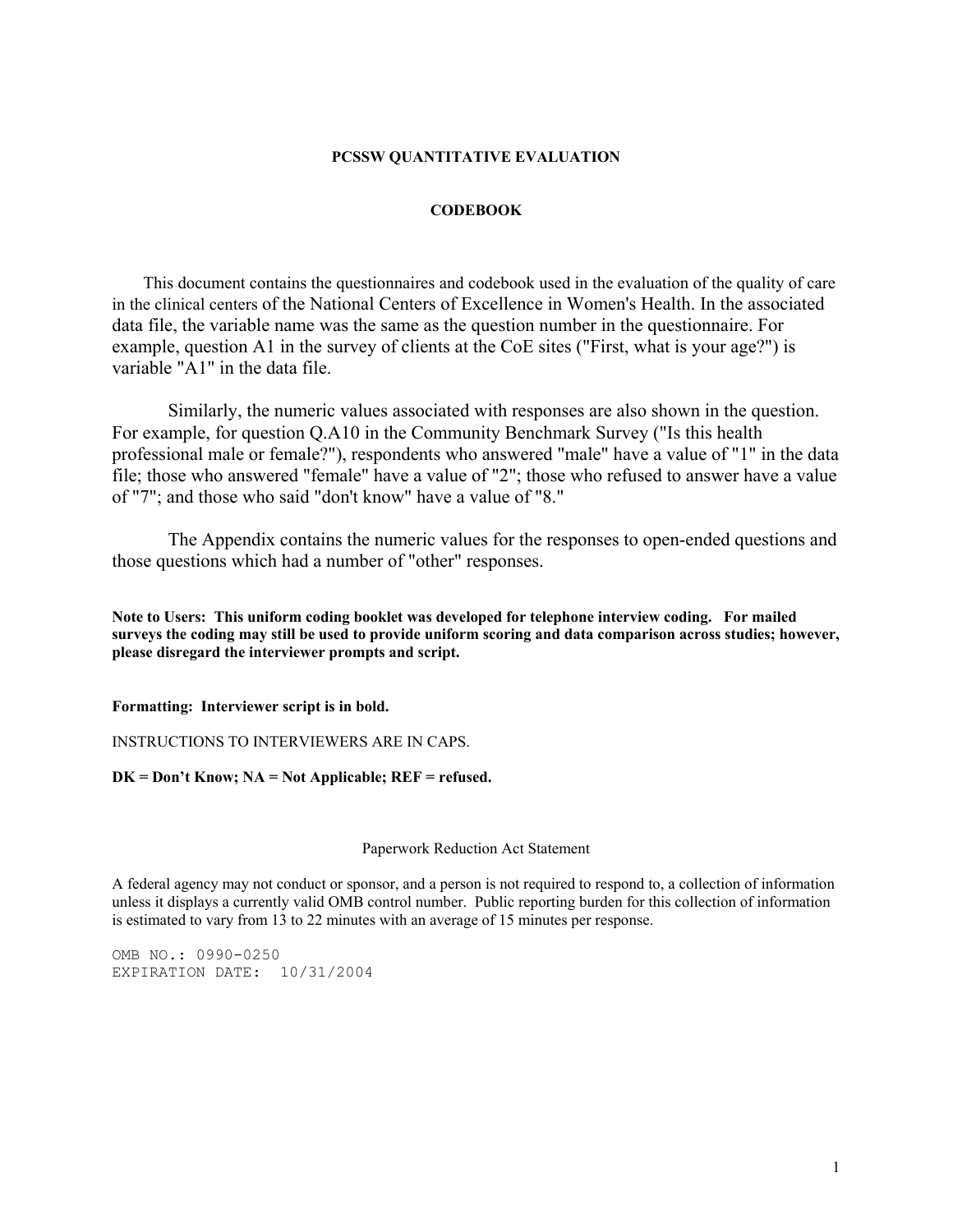**1. We are interested in your opinions about your care at** <COLLOQUIAL NAME OF SITE**>, including all the doctors, nurses and other health professionals who are involved in your care as well as the staff.**  First, I'm going to ask about the visit you had to <COLLOQUIAL NAME OF SITE> in <month of MOST RECENT ELIGIBLE visit from A4> for <reason for MOST RECENT ELIGIBLE from A5 or A6a>. I'm **going to read a list of things about that visit. Please rate how satisfied you were with each of these things. Your choices are: not at all satisfied, somewhat satisfied, satisfied, very satisfied, and extremely satisfied**.

[ IF NECESSARY, USE THIS PROBE: **"How satisfied are you about this experience?"**

|                                                                                                  | Not at<br>all<br>satisfied | Somewhat<br>satisfied | Satisfied | Very<br>satisfied | Extremely<br>satisfied | DK               | <b>REF</b>  |
|--------------------------------------------------------------------------------------------------|----------------------------|-----------------------|-----------|-------------------|------------------------|------------------|-------------|
| 1a. The courtesy of the office<br>staff                                                          | 1                          | 2                     | 3         | 4                 | 5                      | 7                | 8           |
| 1b. The staff's flexibility in<br>scheduling my appointment<br>around my needs                   | $\mathbf{1}$               | 2                     | 3         | 4                 | 5                      | $\tau$           | 8           |
| 1c. Privacy when talking to the<br>receptionist                                                  | $\mathbf{1}$               | $\overline{2}$        | 3         | 4                 | 5                      | 7                | 8           |
| 1d. How well the staff kept me<br>informed about the waiting time                                | $\mathbf{1}$               | $\overline{2}$        | 3         | 4                 | 5                      | $\tau$           | $\,$ 8 $\,$ |
| 1e. Help with scheduling my next<br>visit                                                        | $\mathbf{1}$               | $\overline{2}$        | 3         | 4                 | 5                      | $\tau$           | $\,$ 8 $\,$ |
| 1f. The chance to talk to my health<br>professional with my clothes on                           | 1                          | 2                     | 3         | 4                 | 5                      | 7                | $\,8\,$     |
| 1g. The amount of time I had to talk<br>with my health professional                              | $\mathbf{1}$               | $\overline{2}$        | 3         | 4                 | 5                      | $\tau$           | 8           |
| 1h. My health professional's ability<br>to answer questions in a sensitive<br>and caring way     | $\mathbf{1}$               | $\overline{2}$        | 3         | 4                 | 5                      | 7                | 8           |
| 1i. My health professional's ability to<br>explain things clearly                                | $\mathbf{1}$               | 2                     | 3         | 4                 | 5                      | $\tau$           | $\,$ 8 $\,$ |
| 1j. My health professional's ability<br>to help me feel comfortable<br>talking about my concerns | $\mathbf{1}$               | $\overline{2}$        | 3         | 4                 | 5                      | 7                | $\,$ 8 $\,$ |
| 1k. The chance to ask all of my<br>questions                                                     | $\mathbf{1}$               | $\overline{2}$        | 3         | 4                 | 5                      | 7                | $\,$ 8 $\,$ |
| 11. My health professional's ability to<br>take what I say seriously                             | $\mathbf{1}$               | $\overline{2}$        | 3         | 4                 | 5                      | 7                | $\,$ 8 $\,$ |
| 1m. My health professional's<br>willingness to explain different<br>options for my care          | $\mathbf{1}$               | $\overline{2}$        | 3         | 4                 | 5                      | $\boldsymbol{7}$ | $\,8\,$     |
| 1n. My health professional's interest<br>in how my life affects my health                        | 1                          | $\overline{2}$        | 3         | 4                 | 5                      | 7                | $\,8\,$     |